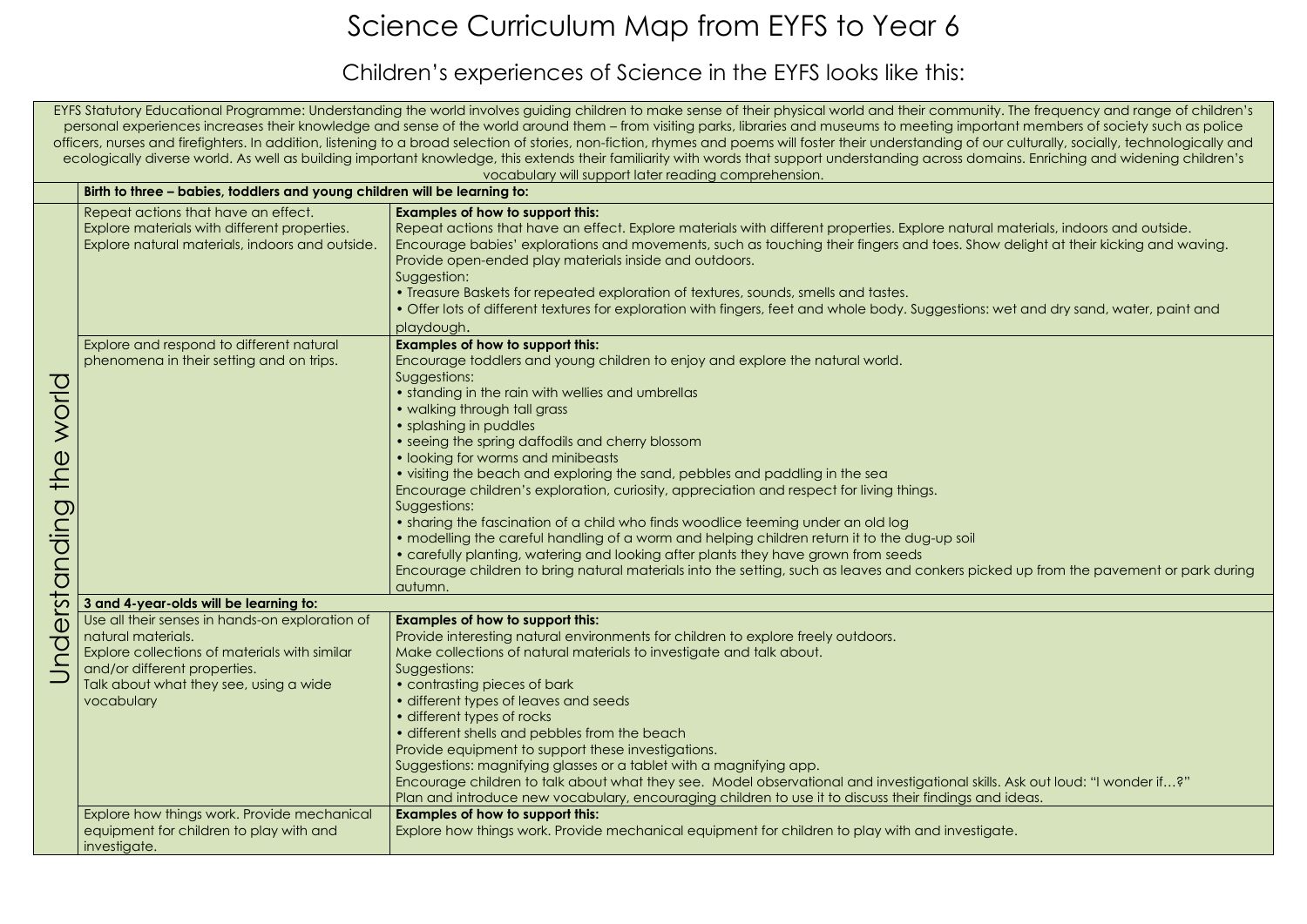| Plant seeds and care for growing plants.<br>Understand the key features of the life cycle of<br>a plant and an animal.<br>Begin to understand the need to respect and<br>care for the natural environment and all living<br>things. | <b>Examples of how to support this:</b><br>Show and explain the concepts of growth, change and decay with natural materials.<br>Suggestions:<br>· plant seeds and bulbs so children observe growth and decay over time<br>• observe an apple core going brown and mouldy over time<br>• help children to care for animals and take part in first-hand scientific explorations of animal life<br>eggs.<br>Plan and introduce new vocabulary related to the exploration. Encourage children to use it in the<br>things.<br>Encourage children to refer to books, wall displays and online resources. This will support their invert<br>and ways of thinking. |
|-------------------------------------------------------------------------------------------------------------------------------------------------------------------------------------------------------------------------------------|------------------------------------------------------------------------------------------------------------------------------------------------------------------------------------------------------------------------------------------------------------------------------------------------------------------------------------------------------------------------------------------------------------------------------------------------------------------------------------------------------------------------------------------------------------------------------------------------------------------------------------------------------------|
| Explore and talk about different forces they<br>can feel.                                                                                                                                                                           | <b>Examples of how to support this:</b><br>Draw children's attention to forces.<br>Suggestions:<br>• how the water pushes up when they try to push a plastic boat under it<br>• how they can stretch elastic, snap a twig, but cannot bend a metal rod<br>• magnetic attraction and repulsion<br>Plan and introduce new vocabulary related to the exploration and encourage children to use it.                                                                                                                                                                                                                                                            |
| Talk about the differences between materials<br>and changes they notice.                                                                                                                                                            | <b>Examples of how to support this:</b><br>Provide children with opportunities to change materials from one state to another.<br>Suggestions:<br>• cooking – combining different ingredients, and then cooling or heating (cooking) them<br>• melting – leave ice cubes out in the sun, see what happens when you shake salt onto them (ch<br>danger of frostbite)<br>Explore how different materials sink and float.<br>Explore how you can shine light through some materials, but not others.<br>Investigate shadows.<br>Plan and introduce new vocabulary related to the exploration and encourage children to use it.                                 |

## The Science Curriculum from Year 1 to Year 6 is broken down into three tiers



|                    | <b>Key Stage 1</b> |              | <b>Lower Key Stage 2</b> |              | <b>Upper Key Stage 2</b> |                 |
|--------------------|--------------------|--------------|--------------------------|--------------|--------------------------|-----------------|
|                    | Year 1             | Year 2       | Year <sub>3</sub>        | Year 4       | Year 5                   | Year 6          |
| <b>Exploratory</b> | P4 and             | P4 and       | P4 and                   | P4 and       | P4 and                   | P4 and          |
| <b>Tier</b>        | below              | <b>below</b> | <b>below</b>             | below        | below                    | below           |
| <b>Functional</b>  | <b>P5-P6</b>       | <b>P5-P6</b> | <b>P5-P8</b>             | <b>P5-P8</b> | P8-Y1-Y2                 | <b>P8-Y1-Y2</b> |
| <b>Tier</b>        |                    |              |                          |              |                          |                 |
| Core               | <b>P7-P8</b>       | <b>P7-P8</b> | $Y1-2$                   | $Y1-2$       | $Y3-4$                   | $Y3-4$          |
| <b>Tier</b>        |                    |              |                          |              |                          |                 |

I life cycles, such as caterpillars or chick In their discussions, as they care for living investigations and extend their knowledge

(children should not touch to avoid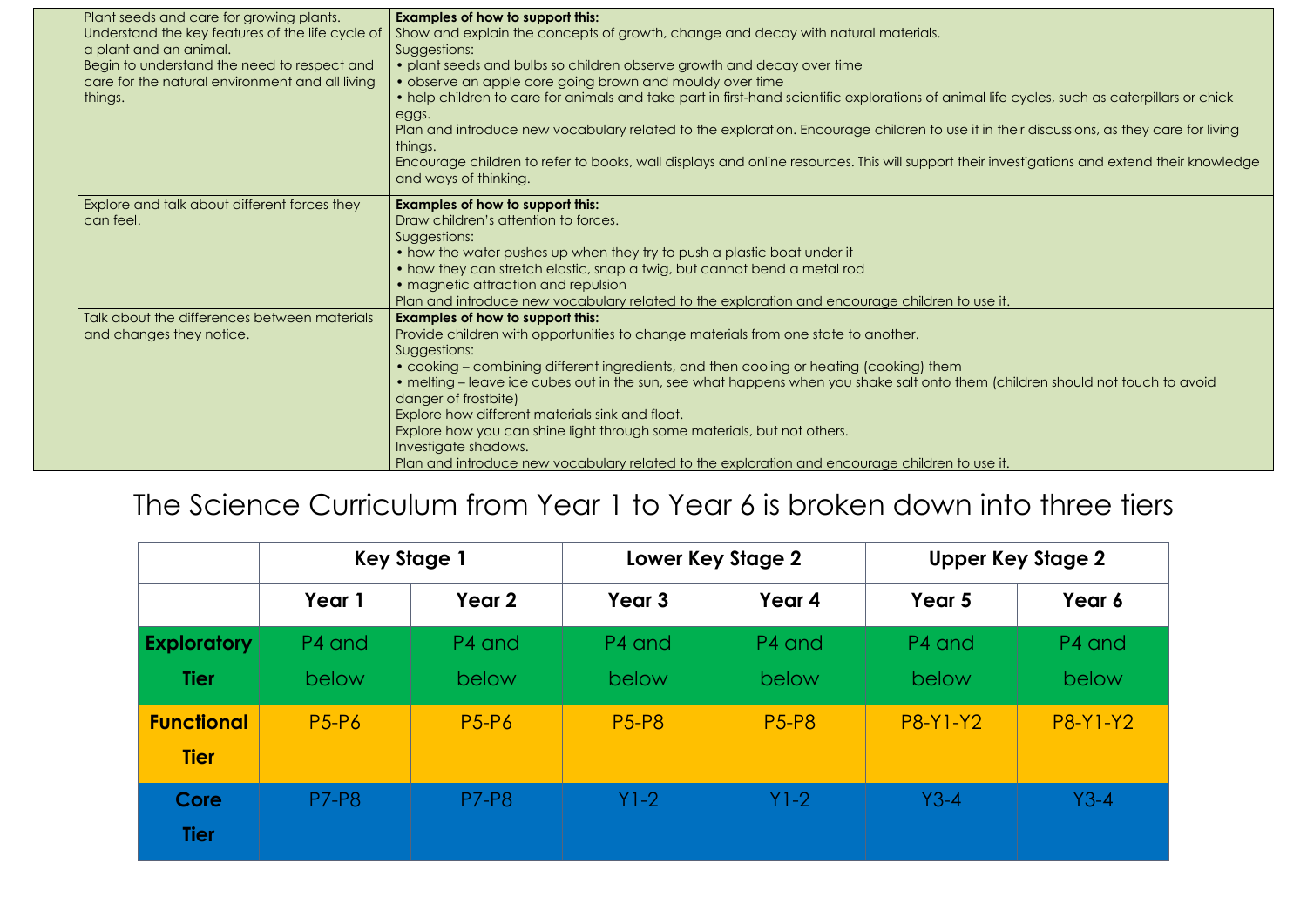| Yr 1            | <b>Physical Processes (forces)</b>                                                                                                                                                                                                                                                                                                                                                                                                                                                                                         | <b>Materials and their properties</b>                                                                                                                                                                                                                                                                                                                                                                                                                                      | <b>Physical Processes (light and sound)</b>                                                                                                                                                                                                                                                                                                                                                                                                                                                                                                                                                                                                                                 | <b>Materials and their properties</b>                                                                                                                                                                                                                                                                                                                                                                                                                            | <b>Life Processes and Living Things</b><br>(Animals)                                                                                                                                                                                                                                                                                                                                                                                                     | <b>Life Processes and Living Things</b><br>(Plants)                                                                                                                                                                                                                                                                                                                                                                                                                                                            |
|-----------------|----------------------------------------------------------------------------------------------------------------------------------------------------------------------------------------------------------------------------------------------------------------------------------------------------------------------------------------------------------------------------------------------------------------------------------------------------------------------------------------------------------------------------|----------------------------------------------------------------------------------------------------------------------------------------------------------------------------------------------------------------------------------------------------------------------------------------------------------------------------------------------------------------------------------------------------------------------------------------------------------------------------|-----------------------------------------------------------------------------------------------------------------------------------------------------------------------------------------------------------------------------------------------------------------------------------------------------------------------------------------------------------------------------------------------------------------------------------------------------------------------------------------------------------------------------------------------------------------------------------------------------------------------------------------------------------------------------|------------------------------------------------------------------------------------------------------------------------------------------------------------------------------------------------------------------------------------------------------------------------------------------------------------------------------------------------------------------------------------------------------------------------------------------------------------------|----------------------------------------------------------------------------------------------------------------------------------------------------------------------------------------------------------------------------------------------------------------------------------------------------------------------------------------------------------------------------------------------------------------------------------------------------------|----------------------------------------------------------------------------------------------------------------------------------------------------------------------------------------------------------------------------------------------------------------------------------------------------------------------------------------------------------------------------------------------------------------------------------------------------------------------------------------------------------------|
|                 | Forces-focus on physical<br>movements push, pull, fast and slow<br>LO: To demonstrate understanding<br>of fast and slow when carrying out<br>different movements e.g. spin, slide,<br>stretch, roll, bounce, kick.<br>LO: To demonstrate different types<br>of movements e.g. push and pull.<br>LO: To observe how a range of<br>objects move.<br>LO: To investigate and record their<br>findings of what products can be<br>pushed.<br>LO: To investigate and record their<br>findings of what products can be<br>pulled. | <b>Everyday Materials-explore and</b><br>match materials.<br>LO: To identify a range of everyday<br>materials (wood, plastic, glass,<br>metal, water and rock).<br>LO: To identify features of a range<br>of everyday materials.<br>LO: To explore the materials a range<br>of familiar objects are made from.<br>LO: To begin to match objects to<br>the material which they are made<br>from.<br>LO: To test a range of everyday<br>materials and record their findings. | Light and sound-observing<br>properties of light and sound-on,<br>off, loud quiet.<br>Sound<br>LO: To explore contrasting<br>properties of sound through music<br>e.g. noisy and quiet, fast and slow.<br>LO: To reproduce contrasting<br>properties of sound through music.<br>LO: To describe changes in sound.<br>Light<br>LO: To explore contrasting<br>properties of light e.g. bright/ dark.<br>LO: To begin to make<br>generalisations and record their<br>findings when exploring light<br>sources around school.<br>LO: To sort light sources according<br>to a single criteria e.g. appliances<br>that use electricity/ appliances that<br>don't use electricity. | <b>Materials-begin to explore</b><br>material changes.<br>LO: To demonstrate understanding<br>of different types of movement e.g.<br>squash, bend, twist and stretch. LO:<br>To identify and name different types<br>of movements e.g. squash, bend,<br>twist and stretch.<br>LO: To describe the changes when<br>materials are mixed.<br>LO: To describe the changes when<br>materials are heated.<br>LO: To describe the changes when<br>materials are cooled. | Animals-explore animals and their<br>habitats.<br>LO: To explore the similarities and<br>differences between a range of<br>animals.<br>LO: To sort animals according to a<br>single criteria.<br>LO: To investigate which footprint<br>belongs to which animal.<br>LO: To demonstrate understanding<br>of the features of desert habitats.<br>LO: To demonstrate understanding<br>of the features of ocean habitats.<br>LO: To create their own habitat. | <b>Plants</b> — exploring plants<br>LO: To recognise flowers in a natural<br>environment and record their<br>findings.<br>LO: To closely observe a range of<br>plants and draw their findings.<br>LO: To explore similarities and<br>differences when observing a range<br>of leaves.<br>LO: To identify some features of a<br>plant e.g. flower, stem, leaf.<br>LO: To record a plant investigation.<br>LO: To make a prediction about a<br>plant investigation.<br>LO: To evaluate a plant<br>investigation. |
|                 | LO: To explore different types of<br>movements e.g. spin, slide, stretch,<br>roll, bounce, kick.<br>LO: To explore different types of<br>movements e.g. push and pull.<br>LO: To explore how different<br>objects/toys move<br>LO: To sort objects according to the<br>type of movement.<br>LO: To make wheeled objects move<br>faster by pushing on a smooth<br>surface or down a slope. (Push, pull,<br>up, down, fast, slow).                                                                                           | LO: To explore a range of everyday<br>materials (wood, plastic, glass,<br>metal, water and rock).<br>LO: To explore features of a range<br>of everyday materials.<br>LO: To identify a single feature or<br>property of everyday materials.<br>LO: To sort objects and everyday<br>materials according to single<br>features or properties.<br>LO: To make a prediction when<br>testing a range of everyday<br>materials.                                                  | Sound<br>LO: To experience and develop<br>awareness of sounds made with<br>instruments and noise makers.<br>LO: To match sounds to their<br>sources.<br>LO: To give a positive or negative<br>response towards what they have<br>heard.<br>Light<br>LO: To explore a range of light<br>sources.<br>LO: To match pictures to light<br>sources around school.<br>LO: To identify an appliance that<br>uses electricity.                                                                                                                                                                                                                                                       | LO: To explore different types of<br>movements e.g. squash, bend, twist<br>and stretch.<br>LO: To change materials by using<br>different types of movements.<br>LO: To observe the changes when<br>materials mixed.<br>LO: To observe the changes when<br>materials are heated.<br>LO: To observe the changes when<br>materials are cooled.                                                                                                                      | LO: To explore a range of animals.<br>LO: To identify and name a range<br>of animals.<br>LO: To match some distinctive<br>features to animals e.g. matching a<br>trunk to an elephant.<br>LO: To explore desert habitats.<br>LO: To explore ocean habitats.<br>LO: To sort animals according to<br>their habitat.                                                                                                                                        | LO: To recognise a flower in a<br>natural environment.<br>LO: To explore plants in an<br>appropriate way.<br>LO: To explore leaves in an<br>appropriate way.<br>LO: To match symbols to parts of<br>plants e.g. flower, leaf.<br>LO: To engage in a plant<br>investigation, using a range of<br>equipment.<br>LO: To observe the changes that<br>has occurred during a plant<br>investigation.                                                                                                                 |
|                 | LO: To copy different types of<br>movements e.g. spin, slide, stretch,<br>roll, bounce, and kick.<br>LO: To explore different types of<br>movements e.g. push and pull.<br>LO: To explore how different<br>objects/toys move<br>LO: To show a preference for a<br>preferred object or action<br>LO: Explore using wheeled objects<br>on different surfaces. (Push, pull, up,<br>down, fast, slow).                                                                                                                         | LO: To actively explore a range of<br>materials.<br>LO: To explore a preferred object or<br>material for an extended period.<br>LO: To use a range of actions to<br>manipulate materials (e.g., squash,<br>bend, scrunch, stretch)<br>LO: To show an interest in<br>manipulating materials.<br>LO: To observe a group<br>investigation.                                                                                                                                    | Sound<br>LO: To use a range of instruments to<br>create a sound.<br>LO: To show a preference towards<br>an instrument or sound.<br>LO: To communicate their<br>awareness of changes in sound.<br>Light<br>LO: To explore cause and effect<br>through sources of light.<br>LO: To explore light sources around<br>school.<br>LO: To know that certain results<br>produce predictable results.                                                                                                                                                                                                                                                                                | LO: To copy different types of<br>movements e.g. squash, bend, twist<br>and stretch.<br>LO: To explore different types of<br>movements e.g. squash, bend, twist<br>and stretch.<br>LO: To use a range of actions to<br>manipulate materials e.g. mix,<br>chop, roll, pinch.<br>LO: To show an interest in<br>manipulating materials.<br>LO: To select a material when given<br>a choice of two.                                                                  | LO: To explore a preferred toy<br>animal for an extended period.<br>LO: To imitate animal sounds.<br>LO: To copy actions that represent<br>animal movements.<br>LO: To respond to choices by<br>creating a 'desert word mat'.<br>LO: To respond to choices by<br>creating an 'ocean word mat'.<br>LO: To explore habitats.                                                                                                                               | LO: To show engagement with an<br>event for an extended period e.g. a<br>flower hunt.<br>LO: To actively explore a range of<br>plants.<br>LO: To show an interest in handling<br>and observing leaves.<br>LO: To explore the parts of plants.<br>LO: To show an interest in a plant<br>investigation.                                                                                                                                                                                                          |
| Yr <sub>2</sub> | <b>Physical Processes (forces-floating)</b><br>and sinking)                                                                                                                                                                                                                                                                                                                                                                                                                                                                | <b>Physical</b><br>(Light<br><b>Processes</b><br>and<br>Sound)                                                                                                                                                                                                                                                                                                                                                                                                             | Life Processes and Living Things-<br>(plants)                                                                                                                                                                                                                                                                                                                                                                                                                                                                                                                                                                                                                               | Life Processed and Living things<br>(animals)                                                                                                                                                                                                                                                                                                                                                                                                                    | <b>Materials</b> and their<br>properties<br>(Everyday materials)                                                                                                                                                                                                                                                                                                                                                                                         | <b>Materials</b> and their<br>properties<br>(Investigating materials)                                                                                                                                                                                                                                                                                                                                                                                                                                          |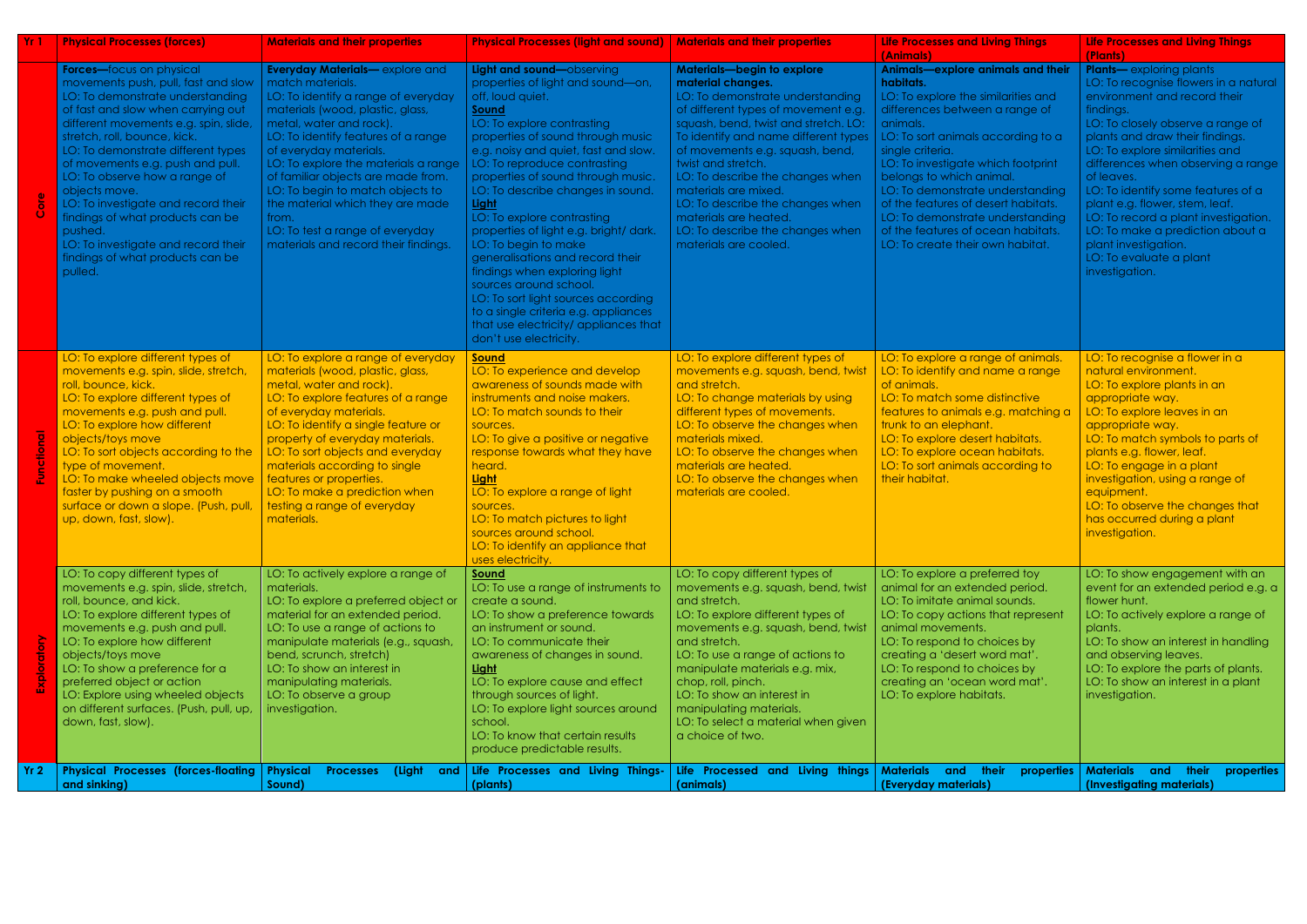| Yr 3     | To observe how changes affect<br>objects ability to float.<br>LO: To investigate materials to<br>make a floating boat, with support<br>LO: To test and record the results of<br>the boat materials, with support.<br>Life Processes and Living things                                                                                                                                                                                         | LO: to be able to turn off a piece of<br>equipment or toy<br>LO: expresses a preference for a<br>certain piece of equipment in the<br>sensory room,<br><b>Materials and their Properties</b>                                                                                                                                                                                                                                                                                                               | hunt, and listen to the adult as they<br>say the names.<br>LO: To explore trees and their<br>leaves.<br>LO: To begin to label parts of plants<br>and trees using simple labels, with<br>adult support.<br>LO: To observe and make very<br>simple comments using<br>sign/symbols with adult support<br><b>Physical Processes (light and</b>                                                                                                                                                                                                                                                                        | cleaners into playdough)<br>LO: to engage in a topic related<br>song by imitating actions or sounds<br>$(e.g. https://youtu.be/7xyXB8_BetQ)$<br>LO: to engage in a butterfly life<br>cycle sensory circuit by copying<br>movements<br><b>Materials and their Properties</b>                                                                                                                                                                                                                                                                | materials to create a collage using<br>different textures<br>LO: To engage in a junk modelling<br>activity with support<br><b>Physical Processes (Forces)</b>                                                                                                                                                                                                                                                                                                                                                                          | ways to make paper stronger.<br>LO: To engage in the exploration of<br>absorbency of different papers.<br>LO: To engage in the exploration of<br>which materials are good for boat<br>making.<br><b>Life Processes and Living Things</b>                                                                                                                                                                                                       |
|----------|-----------------------------------------------------------------------------------------------------------------------------------------------------------------------------------------------------------------------------------------------------------------------------------------------------------------------------------------------------------------------------------------------------------------------------------------------|------------------------------------------------------------------------------------------------------------------------------------------------------------------------------------------------------------------------------------------------------------------------------------------------------------------------------------------------------------------------------------------------------------------------------------------------------------------------------------------------------------|-------------------------------------------------------------------------------------------------------------------------------------------------------------------------------------------------------------------------------------------------------------------------------------------------------------------------------------------------------------------------------------------------------------------------------------------------------------------------------------------------------------------------------------------------------------------------------------------------------------------|--------------------------------------------------------------------------------------------------------------------------------------------------------------------------------------------------------------------------------------------------------------------------------------------------------------------------------------------------------------------------------------------------------------------------------------------------------------------------------------------------------------------------------------------|----------------------------------------------------------------------------------------------------------------------------------------------------------------------------------------------------------------------------------------------------------------------------------------------------------------------------------------------------------------------------------------------------------------------------------------------------------------------------------------------------------------------------------------|------------------------------------------------------------------------------------------------------------------------------------------------------------------------------------------------------------------------------------------------------------------------------------------------------------------------------------------------------------------------------------------------------------------------------------------------|
|          | LO: To engage in a floating and<br>sinking activity.<br>LO: To indicate what objects are<br>floating or sinking.<br>LO: To sort which objects float or<br>sink, with support.<br>(Read Who sank the boat first) LO:                                                                                                                                                                                                                           | LO: To explore light and sound toys<br>LO: To anticipate repeated sounds<br>and sights when an adult<br>demonstrates a light or sound toy<br>LO: To be able to turn on a<br>preferred piece of light room<br>equipment or a toy                                                                                                                                                                                                                                                                            | LO: To explore filling and emptying<br>and to plant a bean<br>LO: To engage in a wild plant hunt,<br>exploring the plants by touching<br>and smelling, and listen to the adult<br>as they say the names.<br>LO: To engage in garden plant                                                                                                                                                                                                                                                                                                                                                                         | LO: To engage in a mini beast hunt<br>LO: To choose a range of materials<br>to create a mini beast habitat with<br>support<br>LO: To create a mini beast model<br>by imitating an adults actions (e.g.<br>rolling dough, sticking pipe                                                                                                                                                                                                                                                                                                     | LO: To actively explore a range of<br>materials<br>LO: To engage in a recycling<br>activity with support<br>LO: To explore different textures of<br>materials<br>LO: To manipulate different                                                                                                                                                                                                                                                                                                                                           | LO: To engage in the exploration of<br>waterproof and non-waterproof<br>materials.<br>LO: To begin to explore different<br>types of paper through touch,<br>ripping and scrunching.<br>LO: To engage in the exploration of                                                                                                                                                                                                                     |
| <b>p</b> | LO: To Investigate floating and<br>sinking using a range of materials.<br>LO: To begin to say what is floating<br>or sinking.<br>LO: To record which objects float or<br>sink.<br>LO: To observe how changes affect<br>objects ability to float or sink.<br>LO: To choose materials to make a<br>floating boat.<br>LO: To test and record the results of<br>the boat materials.                                                               | LO: To actively investigate light and<br>sound toys<br>LO: To operate sound and light toys<br>independently<br>LO: To explore and recognise<br>sources of light and sound (e.g.<br>thorough a scavenger hunt)<br>LO: To explore and recognise<br>sources of sound<br>LO: To identify some familiar sources<br>of light and sound<br>LO: To identify light and sound<br>sources that use electricity.                                                                                                       | LO: To plant a bean and sequence<br>the events with support.<br>LO: To find and identify common<br>wild plants with adult support.<br>LO: To find and identify some<br>garden plants with adult support.<br>LO: To explore tree and sort the<br>leaves onto groups.<br>LO: To identify and label the parts of<br>plants and trees.<br>LO: To observe and make simple<br>comments on the growth of my<br>bean plant. LO: to begin to say<br>what plants need to grow.                                                                                                                                              | LO: To engage in a mini beast hunt<br>and explore an outdoor<br>environment<br>LO: To create a mini beast habitat<br>LO: To observe the mini beast<br>habitat and know where mini<br>beasts live<br>LO: To create a mini beast model<br>including distinct feature (e.g.,<br>wings, legs eyes etc.)<br>LO: To recognise the distinct<br>features of a butterfly, caterpillar,<br>chrysalis and eggs.                                                                                                                                       | LO: To begin to identify a range of<br>everyday materials (wood, plastic,<br>glass, metal, water and rock).<br>LO: To sort recycling objects into 2<br>groups (e.g., metal and not metal)<br>LO: To sort materials by a single<br>property (e.g., shiny, bumpy, rough)<br>LO: To create a recycling robot<br>(junk model) out of a single material<br>LO: To sort a range of materials<br>when the contrast is obvious                                                                                                                 | LO: To begin to explore a range of<br>waterproof and non-waterproof<br>materials.<br>LO: To explore different types of<br>paper through touch, ripping and<br>scrunching.<br>LO: To explore ways to make paper<br>stronger.<br>LO: To explore the absorbency of<br>different papers.<br>LO: To explore and predict which<br>materials are good for boat<br>making.                                                                             |
|          | <b>Forces-exploring and observing</b><br>floating and sinking<br>LO: To Investigate what floats and<br>sinks using a range of materials.<br>LO: To predict what will float or sink.<br>LO: To record which objects float or<br>sink.<br>LO: To observe how changes affect<br>objects ability to float or sink.<br>LO: To design and choose materials<br>to make a floating boat.<br>LO: To test and record the results of<br>the boat design. | Light and sound- observing and<br>describing changes in light and<br>sound<br>LO: to be able to operate a range<br>of light and sound toys<br>independently<br>LO: to identify and label sources of<br>light and sound.<br>LO: to investigate changes of light -<br>using a dimmer switch<br>LO: to describe changes in light<br>(e.g. is it bright or dark)<br>LO: to investigate changes in sound<br>(e.g. using a volume button to<br>make something loud or quiet)<br>LO: to describe changes in sound | <b>Plants— investigating plants</b><br>LO: To describe how to plant a<br>bean.<br>LO: To suggest a question about<br>plants and a way we could answer<br>LO: To identify and name common<br>wild plants. LO: To gather<br>information to answer a question.<br>LO: To identify and name some<br>garden plants.<br>LO: To identify trees by their leaves.<br>LO: To sort deciduous and<br>evergreen leaves.<br>LO: To identify and describe the<br>parts of plants and trees.<br>LO: To talk about how my bean<br>plant has grown. LO: To say what<br>plants need to grow well and give<br>reasons for my answers. | Animals-exploring features of<br>animals and changes in animals<br>LO: To engage in a mini beast hunt<br>and be able to observe and<br>communicate their findings<br>LO: To create a mini beast habitat<br>using prior knowledge<br>LO: To create a mini beast model<br>and communicate its features using<br>simple phrases (e.g., it has wings, it<br>has 6 legs etc.)<br>LO: To observe the changes that<br>take place in a butterfly life cycle.<br>LO: To communicate the life cycle<br>of a butterfly through a preferred<br>method. | <b>Everyday Materials-Identify</b><br>everyday materials<br>LO: To identify and label a range of<br>everyday materials.<br>LO: To sort recycling items by their<br>material<br>LO: To begin to use adjectives to<br>describe a range of materials<br>LO: To sort object by a given<br>property (e.g. shiny, dull, and<br>bumpy) and create a visual record.<br>LO: To create a recycling robot<br>(junk model) using a range of<br>materials<br>LO: To use some scientific language<br>to describe their robot and how<br>they made it | <b>Everyday Materials-Identify</b><br>properties of materials and<br>categories them<br>LO: To explore a range of<br>waterproof and non-waterproof<br>materials.<br>LO: To explore the similarities and<br>differences in the properties of<br>paper.<br>LO: To explore ways to make paper<br>stronger.<br>LO: To explore the absorbency of<br>different papers.<br>LO: To explore and predict which<br>materials are good for boat<br>making. |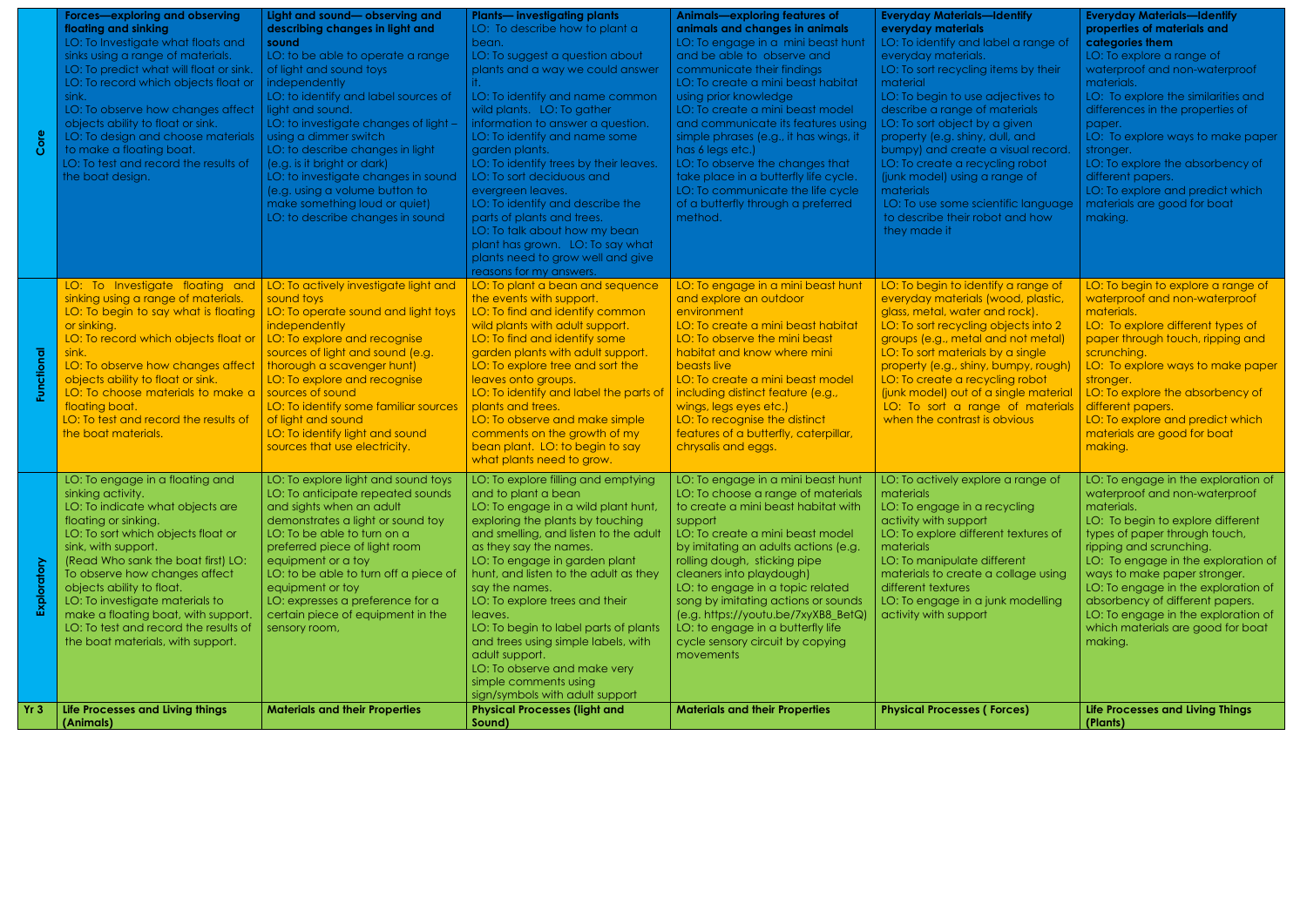| $\circ$ | Animals Inc. Humans-name,<br>identify, describe different animals<br>and label human body parts.<br>LO: To label my body parts.<br>LO: To know which parts of my<br>body I use to see, hear, taste, smell<br>and feel.<br>LO: To begin use my senses to do<br>tests.<br>LO: To identify common animals.<br>LO: To describe common animals.<br>To compare common animals.<br>LO: To begin to match animals to<br>their food source. | Materials - identify materials and<br>describe and compare their<br>properties<br>LO: To identify and name different<br>materials.<br>LO: To tell the difference between<br>an object and the materials it is<br>made from.<br>LO: To describe the properties of<br>everyday materials.<br>LO: To identify which materials have<br>certain properties.<br>LO: To test different materials.<br>LO: To sort objects by their<br>properties. | Light and sound-recognizing<br>sources of light and sound.<br>Subject not covered<br>LO: To join in with a light song and<br>explore sources of light.<br>LO: To Investigate shadows.<br>LO: To Investigate how light travels.<br>LO: To listen to and identify different<br>sounds.<br>LO: To investigate sound waves and<br>vibrations.<br>LO: To explore how we can change<br>the volume of sound.              | Materials-explore waterproof/not<br>water proof<br>LO: To sort materials into groups.<br>(features/properties)<br>LO: To say if a material is<br>waterproof.<br>LO: To take part in a science<br>investigation.<br>LO: To use simple scientific<br>vocabulary. (words/symbols)<br>LO: To show my results. (with<br>symbols, with photos, in writing)<br>LO: To make a prediction.<br>(words/symbols)<br>LO: To begin to evaluate my<br>investigation. | <b>Forces-communicating changes in</b><br>movement-friction.<br>LO: To investigate pushes and pulls<br>as a force.<br>LO: To investigate which ball will<br>travel the furthest down a ramp.<br>LO: To investigate how a toy car<br>moves over different surfaces.<br>LO: To investigate a friction car.<br>LO: To investigate how friction can<br>be reduced.<br>LO: To investigate how friction can<br>create movement. | Plants— identifying some plants and<br>trees and describing their structure<br>LO: To make a seed helicopter and<br>try it out in the playground<br>LO: To make a burr and display in<br>the classroom, with accompanying<br>facts.<br>LO: To plant a bean in a bag and<br>record its growth.<br>LO: To know what cress seeds need<br>and plant them in contrasting<br><b>locations</b><br>LO: To make careful observations<br>about the beans.<br>LO: To make egg and cress<br>sandwiches.                                                                                                                                      |
|---------|------------------------------------------------------------------------------------------------------------------------------------------------------------------------------------------------------------------------------------------------------------------------------------------------------------------------------------------------------------------------------------------------------------------------------------|-------------------------------------------------------------------------------------------------------------------------------------------------------------------------------------------------------------------------------------------------------------------------------------------------------------------------------------------------------------------------------------------------------------------------------------------|--------------------------------------------------------------------------------------------------------------------------------------------------------------------------------------------------------------------------------------------------------------------------------------------------------------------------------------------------------------------------------------------------------------------|-------------------------------------------------------------------------------------------------------------------------------------------------------------------------------------------------------------------------------------------------------------------------------------------------------------------------------------------------------------------------------------------------------------------------------------------------------|---------------------------------------------------------------------------------------------------------------------------------------------------------------------------------------------------------------------------------------------------------------------------------------------------------------------------------------------------------------------------------------------------------------------------|----------------------------------------------------------------------------------------------------------------------------------------------------------------------------------------------------------------------------------------------------------------------------------------------------------------------------------------------------------------------------------------------------------------------------------------------------------------------------------------------------------------------------------------------------------------------------------------------------------------------------------|
|         | LO: To label my body parts.<br>LO: To know which parts of my<br>body I use to see, hear, taste, smell<br>and feel.<br>LO: To begin use my senses to do<br>tests.<br>LO: To identify common animals.<br>LO: To describe common animals.<br>To compare common animals.<br>LO: To begin to match animals to<br>their food source.                                                                                                     | LO: To explore and begin to name<br>different materials.<br>LO: To explore an object and the<br>materials it is made from.<br>LO: To begin describe the properties<br>of everyday materials.<br>LO: To begin to explore which<br>materials have certain properties.<br>LO: To test different materials, with<br>support.<br>LO: To sort objects by their<br>properties, with support.                                                     | LO: To join in with a light song and<br>explore sources of light.<br>LO: To begin to investigate<br>shadows.<br>LO: To begin to investigate how<br>light travels.<br>LO: To begin to listen to and identify<br>different sounds.<br>LO: To explore sound waves and<br>vibrations.<br>LO: To explore the volume of sound.                                                                                           | LO: To sort materials into groups.<br>(features/properties)<br>LO: To say if a material is<br>waterproof.<br>LO: To take part in a science<br>investigation.<br>LO: To use simple scientific<br>vocabulary. (words/symbols)<br>LO: To show my results. (with<br>symbols, with photos, in writing)<br>LO: To make a prediction.<br>(words/symbols)<br>LO: To begin to evaluate my<br>investigation.                                                    | LO: To investigate pushes and pulls.<br>LO: To investigate which ball will<br>travel the furthest down a ramp.<br>LO: To investigate how a toy car<br>moves over different surfaces.<br>LO: To investigate a friction car.<br>LO: To investigate how friction can<br>be reduced.<br>LO: To investigate how friction can<br>create movement.                                                                               | LO: To engage in a seed dispersal<br>experiment with support, and<br>comment (symbol or sign) on what<br>they observe, with support.<br>LO: To engage in a model making<br>activity with support, and comment<br>(symbol or sign) on the model they<br>make.<br>LO: To engage in a planting and<br>watering activity and predict what<br>will happen to the plants.<br>LO: To begin to know what plants<br>need to grow.<br>LO: To engage in observational<br>activity and comment on what they<br>can see with support.<br>LO: To make and egg and cress<br>sandwich with support, say if they<br>like/don't like with support. |
| Explor  | LO: To point my body parts.<br>LO: To use parts of my body to see,<br>hear, taste, smell and feel.<br>LO: To use my senses to engage in<br>tests.<br>LO: To begin to identify common<br>animals.<br>LO: To begin to find common<br>animals.<br>LO: To begin to match animals to<br>their food source, with support.                                                                                                                | LO: To explore to name different<br>materials.<br>LO: To explore an object and their<br>textures.<br>LO: To begin describe the properties<br>of everyday materials.<br>LO: To begin to explore which<br>materials have certain properties.<br>LO: To test different materials, with<br>support.<br>LO: To sort objects by their<br>properties, with support.                                                                              | LO: To join in with a light song and<br>explore sources of light, with<br>support.<br>LO: To begin to investigate<br>shadows, with support.<br>LO: To begin to investigate how<br>light travels, with support.<br>LO: To begin to listen to and identify<br>different sounds, with support.<br>LO: To explore sound waves and<br>vibrations, with support.<br>LO: To explore the volume of sound,<br>with support. | LO: To engage in a waterproof<br>experiment.<br>LO: To engage in a science<br>investigation.<br>LO: To begin use simple scientific<br>vocabulary. (words/symbols)<br>LO: To show my results. (with<br>symbols, with photos, in writing)<br>LO: To make a prediction.<br>(words/symbols)<br>LO: To begin to evaluate my<br>investigation, with support.                                                                                                | LO: To investigate pushes and pulls,<br>with support.<br>LO: To engage with rolling a ball<br>down a ramp.<br>LO: To engage with toy car and<br>different surfaces.<br>LO: To investigate a friction car, with<br>support.<br>LO: To investigate how friction can<br>be reduced, with support.<br>LO: To investigate how friction can<br>create movement, with support.                                                   | LO: To engage in a seed dispersal<br>experiment with support, and<br>comment (symbol or sign) on what<br>they observe, with support.<br>LO: To engage in a model making<br>activity with support, and comment<br>(symbol or sign) on the model they<br>make.<br>LO: To engage in a planting and<br>watering activity and predict what<br>will happen to the plants.<br>LO: To begin to know what plants<br>need to grow.<br>LO: To engage in observational<br>activity and comment on what they<br>can see with support.<br>LO: To make and egg and cress<br>sandwich with support, say if they<br>like/don't like with support. |
| Yr 4    | <b>Materials and their properties</b><br>(comparisons)                                                                                                                                                                                                                                                                                                                                                                             | <b>Physical Processes (Forces)</b>                                                                                                                                                                                                                                                                                                                                                                                                        | <b>Physical Processes (Electricity)</b>                                                                                                                                                                                                                                                                                                                                                                            | <b>Materials and their properties</b><br>(Changes)                                                                                                                                                                                                                                                                                                                                                                                                    | <b>Life Processes and Living Things</b><br>(animals)                                                                                                                                                                                                                                                                                                                                                                      | <b>Life Processes and Living Things</b><br>(Plants)                                                                                                                                                                                                                                                                                                                                                                                                                                                                                                                                                                              |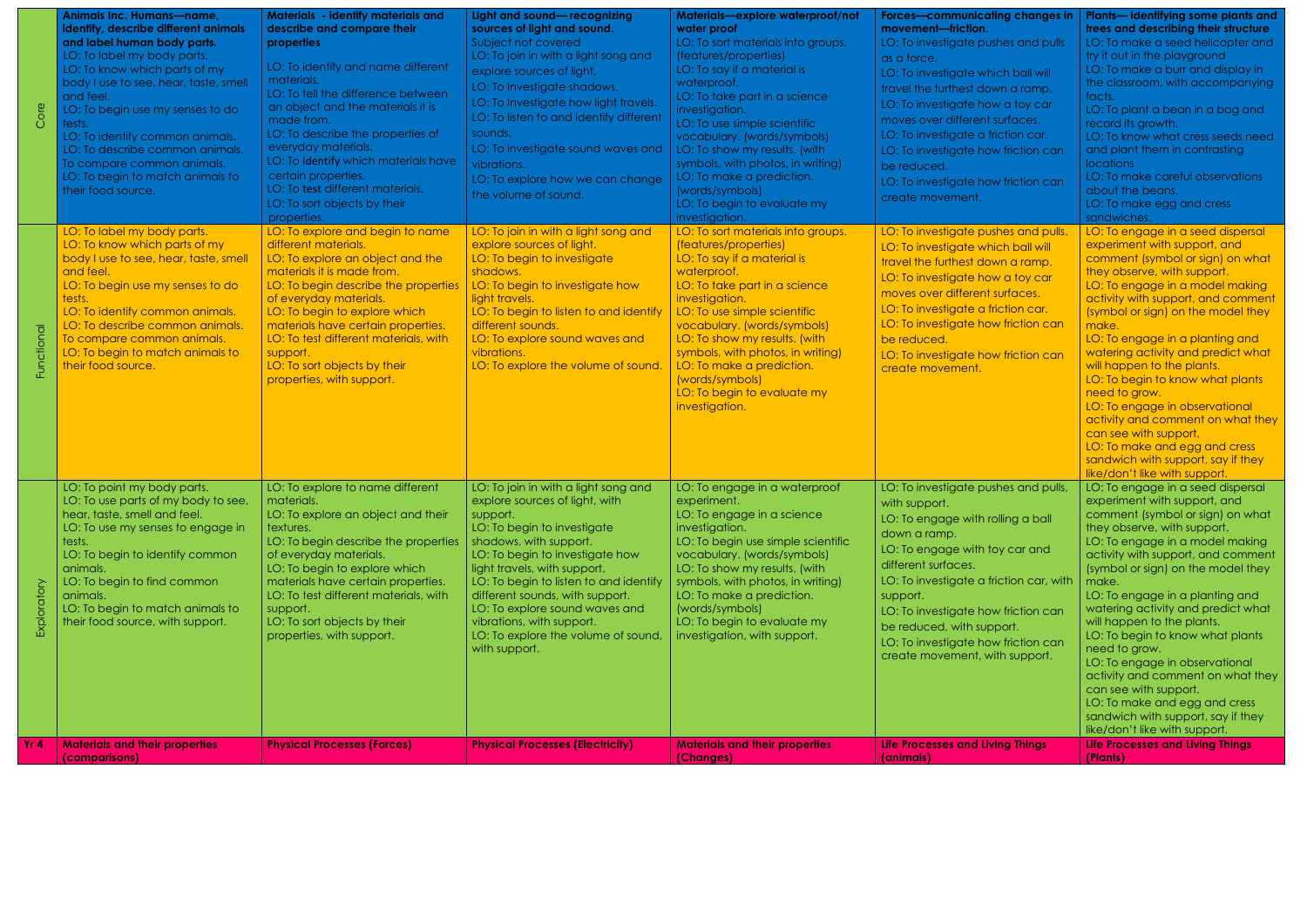|     | <b>Materials - Suitability of different</b><br>materials<br>LO: To explore the properties of a<br>variety of balls.<br>LO: To examine fabrics and explore<br>its properties.<br>LO: To understand that some<br>materials need to be able to 'give'<br>a little and not break.<br>LO: To identify and discuss the<br>materials/properties of objects and<br>sort them according to criteria.<br>LO: To be challenged to find the<br>strongest paper to wrap a present<br>LO: To design and make a paper<br>bridge to hold a toy car.                                                                   | Forces- compare the movement of<br>different objects in terms of speed<br>and direction.<br>LO: To begin to know about gravity<br>and resistance.<br>LO: To investigate the effect friction<br>has on movement.<br>LO: To investigate the effects of air<br>resistance.<br>LO: To explore the effects of water<br>resistance.<br>LO: To investigate how pulleys work.<br>LO: To explore how gears and gear<br>ratios work.       | Electricity-recognizing sources of<br>light and sound.<br>LO: To explore sources of light and<br>identify the sun as a light source.<br>LO: To investigate if light is needed<br>in order to see.<br>LO: To investigate if light travels in a<br>straight line.<br>LO: To explore sound and how it is<br>made.<br>LO: To investigate if the pitch and<br>volume of sounds can be changed.<br>LO: To investigate how sound<br>travels. | Materials-changing shape of<br>materials.<br>LO: To compare materials<br>according to their properties.<br>LO: To investigate materials which<br>will dissolve.<br>LO: To investigate materials which<br>will melt or solidify.<br>LO: To use different processes to<br>separate mixtures of materials.<br>LO: To identify and explain<br>irreversible chemical changes.<br>LO: To identify and explain<br>reversible changes. | Living things and their Habitats-<br>exploring things that are alive and<br>where they live and get their food<br>from.<br>LO: To match animals and their<br>babies.<br>LO: To describe how animals<br>change as they grow.<br>LO: To describe how humans<br>change as they grow.<br>LO: To describe the basic needs of<br>humans and animals.<br>LO: To ask and answer questions<br>about a pet.<br>LO: To identify healthy and<br>unhealthy food, and say how much<br>of them I should eat.<br>LO: To give reasons why humans<br>need to exercise.<br>LO: To know how and why I should<br>keep myself clean. | <b>Plants and animals—what they</b><br>need to grow.<br>LO: To look closely at plants and<br>trees and record what I see.<br>LO: To plant seeds and bulbs and<br>suggest how to care for them.<br>LO: To set up a test and make a<br>prediction.<br>LO: To use my observations to<br>explain what plants need to grow<br>and stay healthy.<br>LO: To use my observations to say<br>what food crops will need to grow<br>and stay healthy.<br>LO: To make a bar chart to show<br>the growth of my plants. |
|-----|-------------------------------------------------------------------------------------------------------------------------------------------------------------------------------------------------------------------------------------------------------------------------------------------------------------------------------------------------------------------------------------------------------------------------------------------------------------------------------------------------------------------------------------------------------------------------------------------------------|----------------------------------------------------------------------------------------------------------------------------------------------------------------------------------------------------------------------------------------------------------------------------------------------------------------------------------------------------------------------------------------------------------------------------------|---------------------------------------------------------------------------------------------------------------------------------------------------------------------------------------------------------------------------------------------------------------------------------------------------------------------------------------------------------------------------------------------------------------------------------------|--------------------------------------------------------------------------------------------------------------------------------------------------------------------------------------------------------------------------------------------------------------------------------------------------------------------------------------------------------------------------------------------------------------------------------|----------------------------------------------------------------------------------------------------------------------------------------------------------------------------------------------------------------------------------------------------------------------------------------------------------------------------------------------------------------------------------------------------------------------------------------------------------------------------------------------------------------------------------------------------------------------------------------------------------------|----------------------------------------------------------------------------------------------------------------------------------------------------------------------------------------------------------------------------------------------------------------------------------------------------------------------------------------------------------------------------------------------------------------------------------------------------------------------------------------------------------|
|     | LO: To explore the properties of a<br>variety of balls.<br>LO: To examine fabrics and explore<br>its properties.<br>LO: To test which materials 'give'<br>and which break.<br>LO: To investigate<br>materials/properties of objects and<br>sort them using a criteria with an<br>obvious contrast, e.g. bend/not<br>bend.<br>LO: To be challenged to find the<br>strongest paper, e.g. which will tear<br>and not tear.<br>LO: To engage in a group activity to<br>design and make a paper bridge to<br>hold a toy car.                                                                               | LO: To explore gravity and<br>resistance.<br>LO: To explore the effect friction<br>has on movement.<br>LO: To explore the effects of air<br>resistance.<br>LO: To explore the effects of water<br>resistance.<br>LO: To explore how pulleys work.<br>LO: To explore how gears and gear<br>ratios work.                                                                                                                           | LO: To explore sources of light and<br>begin to understand the sun is a<br>light source.<br>LO: To investigate if light is needed<br>in order to see.<br>LO: To investigate if light travels in a<br>straight line.<br>LO: To explore sound and how it is<br>made.<br>LO: To investigate if the pitch and<br>volume of sounds can be changed.<br>LO: To investigate how sound<br>travels.                                             | LO: To compare materials<br>according to their properties.<br>LO: To investigate materials which<br>will dissolve.<br>LO: To investigate materials which<br>will melt or solidify.<br>LO: To use different processes to<br>separate mixtures of materials.<br>LO: To identify and explain<br>irreversible chemical changes.<br>LO: To identify and explain<br>reversible changes.                                              | LO: To match animals and their<br>babies.<br>LO: To sort pictures of how animals<br>change as they grow.<br>LO: To sort pictures of how humans<br>change as they grow.<br>LO: To know some of the basic<br>needs of humans and animals.<br>LO: To ask and answer questions<br>about a pet, with support.<br>LO: To identify healthy and<br>unhealthy food.<br>LO: To know that humans need to<br>exercise.<br>LO: To know how to keep myself<br>clean.                                                                                                                                                         | LO: To look closely at plants and<br>trees and record what I see.<br>LO: To can plant seeds and bulbs<br>and suggest how to care for them.<br>LO: To set up a test and make a<br>prediction, with support.<br>LO: To begin to know what plants<br>need to grow and stay healthy.<br>LO: To begin to know what food<br>crops will need to grow and stay<br>healthy.<br>LO: To make a bar chart to show<br>the growth of my plants, with<br>support.                                                       |
|     | LO: To explore the properties of a<br>variety of balls.<br>LO: To examine fabrics and<br>materials by touching, pulling and<br>stretching.<br>LO: To engage briefly in a test to<br>see which materials 'give' and<br>which break.<br>LO: To investigate materials and sort<br>them using a criteria with an<br>obvious contrast, e.g. bend/not<br>bend.<br>LO: To engage in a challenge to<br>find the strongest paper, e.g. which<br>will tear and not tear.<br>LO: To engage in a group activity to<br>design and make a paper bridge to<br>hold a toy car, e.g. push the car<br>along the bridge. | LO: To engage in activities about<br>gravity and resistance.<br>LO: To engage in a group activity<br>exploring the effect friction has on<br>movement.<br>LO: To engage in a group activity<br>exploring the effects of air<br>resistance.<br>LO: To engage in water activates<br>exploring the effects of water<br>resistance.<br>LO: To engaging in activity using<br>pulleys.<br>LO: To engage in an activity using<br>gears. | LO: To explore different sources of<br>light.<br>LO: To engage in an investigation<br>to discover if light is needed in order<br>to see.<br>LO: To engage in an investigation<br>to discover if light travels in a<br>straight line.<br>LO: To explore sound and how it is<br>made.<br>LO: To investigate if the pitch and<br>volume of sounds can be changed.<br>LO: To investigate how sound and<br>vibrations.                     | LO: To explore materials and their<br>properties.<br>LO: To engage in an investigation to<br>dissolve materials.<br>LO: engage in an investigation<br>exploring which materials which will<br>melt or solidify.<br>LO: To engage in processes to<br>separate mixtures of materials.<br>LO: To observe irreversible chemical<br>changes.<br>LO: To observe reversible changes.                                                  | LO: To match animals and their<br>babies.<br>LO: To sort pictures of how animals<br>change as they grow.<br>LO: To sort pictures of how humans<br>change as they grow.<br>LO: To know some of the basic<br>needs of humans and animals.<br>LO: To ask and answer questions<br>about a pet, with support.<br>LO: To identify healthy and<br>unhealthy food.<br>LO: To know that humans need to<br>exercise.<br>LO: To know how to keep myself<br>clean.                                                                                                                                                         | LO: To look closely at plants and<br>trees.<br>LO: To engage in an activity to<br>plant seeds and bulbs.<br>LO: To engage in a test and make a<br>prediction, with support.<br>LO: To water plants to help them<br>grow and stay healthy.<br>LO: To water a food crop to help it<br>grow and stay healthy.<br>LO: To use an iPad to take photos to<br>show the growth of my plants,                                                                                                                      |
| Yr5 | <b>Physical processes - Light</b>                                                                                                                                                                                                                                                                                                                                                                                                                                                                                                                                                                     | <b>Materials and their Properties</b>                                                                                                                                                                                                                                                                                                                                                                                            | Life Processes and Living Things -<br><b>Animals</b>                                                                                                                                                                                                                                                                                                                                                                                  | <b>Materials and their Properties -</b><br>Rocks                                                                                                                                                                                                                                                                                                                                                                               | Life Processes and Living Things -<br><b>Plants</b>                                                                                                                                                                                                                                                                                                                                                                                                                                                                                                                                                            | <b>Physical Processes - Magnets</b>                                                                                                                                                                                                                                                                                                                                                                                                                                                                      |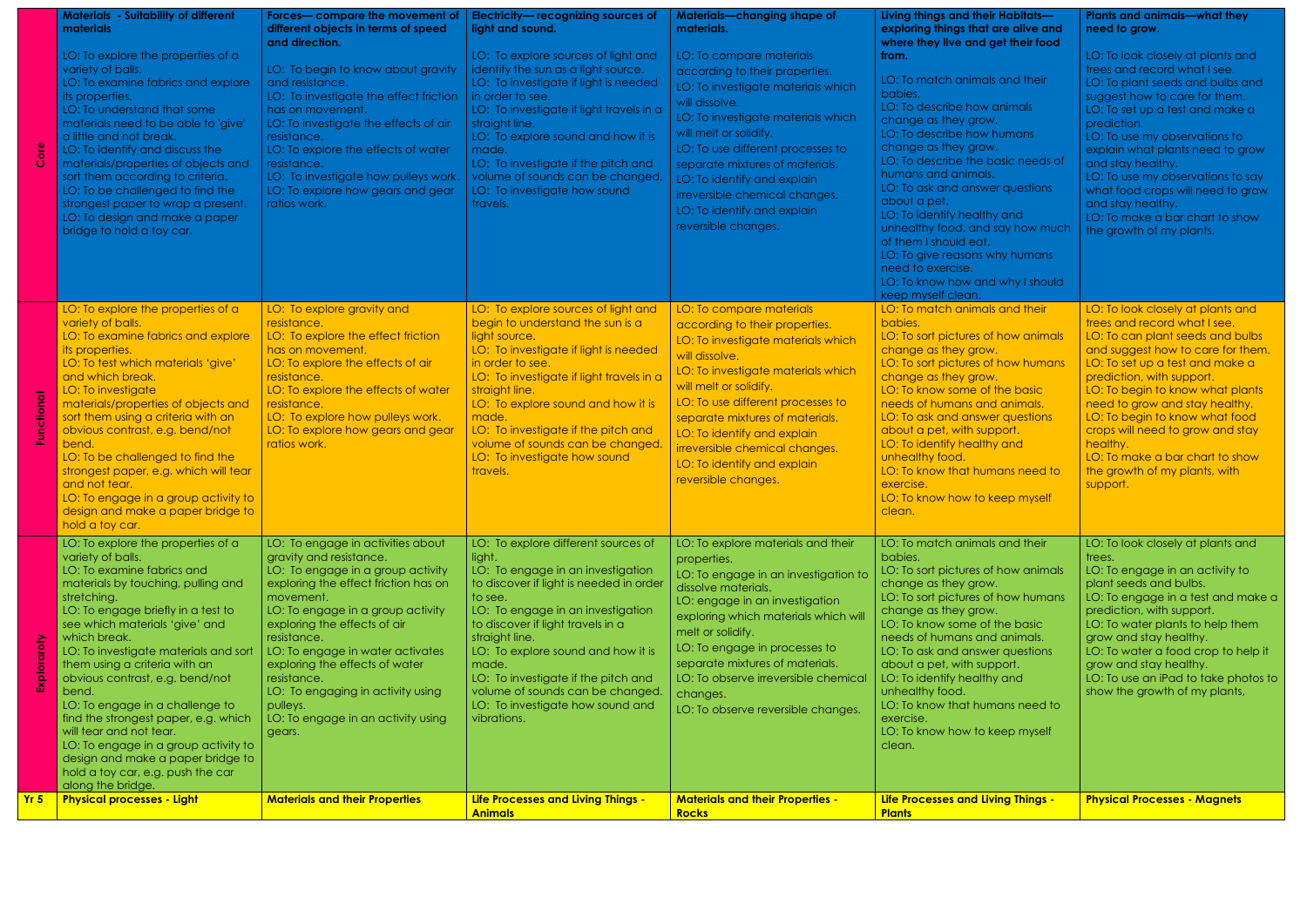| Core                                                                                 | Light-shadows and reflections.<br>Learning about light safety.<br>LO: To recognise that I need light to<br>see things, and that dark is the<br>absence of light.<br>LO: To investigate which surfaces<br>reflect light and record the findings.<br>LO: To use a mirror to reflect light<br>and explain how mirrors work.<br>LO: To know that light from the sun<br>can be dangerous and that there<br>are ways we can protect our eyes<br>LO: To investigate which materials<br>block light to form shadows, create<br>a chart to record the findings.<br>LO: To find patterns when<br>investigating how shadows change<br>size. | <b>States of matter - changing</b><br>materials and suitability of materials.<br>LO: To explore the properties of<br>different kitchen papers and<br>disposable cloths, and record<br>findings in their own table.<br>LO: To think about hard materials<br>and their absorbent properties and<br>record the findings.<br>LO: To explore different fabrics and<br>investigate how waterproof they are<br>using a dropper of water.<br>LO: To explore the textures and<br>properties of different materials by<br>printing with a selection of items<br>and label the materials used.<br>LO: To learn about the waterproof<br>properties of wax by creating a wax<br>resist picture and say why the wax<br>resists the paint. | Animals Inc. Humans- skeletal and<br>muscular system and nutrition.<br>LO: To understand that they get<br>nutrition from food they eat, and<br>make a menu of a balanced meal.<br>LO: To say why animals, including<br>humans, need the right type of<br>nutrients.<br>LO: To identify that humans and<br>some other animals have skeletons<br>by investigating skeleton types.<br>LO: To identify and name bones,<br>drawing and labelling them.<br>LO: To identify and explain the three<br>main functions of a skeleton.<br>LO: To take part in a simple<br>practical enquiry investigating pairs<br>of muscles, and record the findings. | <b>Rocks-</b> grouping rocks and learning<br>about fossils and soil.<br>LO: To compare different types of<br>rocks based on their appearance,<br>and begin to understand the<br>difference between 'natural' and<br>'man-made' rocks<br>LO: To group rocks based on their<br>properties on the basis of their<br>physical properties.<br>LO: To explain how fossils are<br>formed, make a drawing to begin<br>show the process.<br>LO: To explain Mary Anning's<br>contribution to palaeontology, and<br>how she changed the theories<br>about fossils.<br>LO: To realise that soil is made from<br>rocks and organic matter.<br>LO: To carry out and simple | <b>Plants—</b> function of different parts<br>of the plant and what they need to<br>grow.<br>LO: To name the different parts of<br>flowering plants and explain their<br>jobs.<br>LO: To set up an investigation to find<br>out what plants need to grow well.<br>LO: To record the observations from<br>my investigation into what plants<br>need to grow.<br>LO: To investigate how water is<br>transported in plants, and create a<br>flow chart to show this.<br>LO: To name the different parts of a<br>flower and explain their role in<br>pollination and fertilisation.<br>LO: To understand and order the<br>stages of the life cycle of a<br>flowering plant. | <b>Forces-exploring magnets</b><br>LO: To identify the forces acting on<br>objects.<br>LO: To compare how things move<br>on different surfaces by<br>investigating the speed of a toy car<br>over different surfaces.<br>LO: To sort magnetic and non-<br>magnetic materials.<br>LO: To investigate the strength of<br>magnets.<br>LO: To explore magnetic poles.<br>LO: To observe how magnets attract<br>some materials.                                                                                                                   |
|--------------------------------------------------------------------------------------|----------------------------------------------------------------------------------------------------------------------------------------------------------------------------------------------------------------------------------------------------------------------------------------------------------------------------------------------------------------------------------------------------------------------------------------------------------------------------------------------------------------------------------------------------------------------------------------------------------------------------------|-----------------------------------------------------------------------------------------------------------------------------------------------------------------------------------------------------------------------------------------------------------------------------------------------------------------------------------------------------------------------------------------------------------------------------------------------------------------------------------------------------------------------------------------------------------------------------------------------------------------------------------------------------------------------------------------------------------------------------|----------------------------------------------------------------------------------------------------------------------------------------------------------------------------------------------------------------------------------------------------------------------------------------------------------------------------------------------------------------------------------------------------------------------------------------------------------------------------------------------------------------------------------------------------------------------------------------------------------------------------------------------|--------------------------------------------------------------------------------------------------------------------------------------------------------------------------------------------------------------------------------------------------------------------------------------------------------------------------------------------------------------------------------------------------------------------------------------------------------------------------------------------------------------------------------------------------------------------------------------------------------------------------------------------------------------|-------------------------------------------------------------------------------------------------------------------------------------------------------------------------------------------------------------------------------------------------------------------------------------------------------------------------------------------------------------------------------------------------------------------------------------------------------------------------------------------------------------------------------------------------------------------------------------------------------------------------------------------------------------------------|----------------------------------------------------------------------------------------------------------------------------------------------------------------------------------------------------------------------------------------------------------------------------------------------------------------------------------------------------------------------------------------------------------------------------------------------------------------------------------------------------------------------------------------------|
|                                                                                      | LO: To investigate that I need light                                                                                                                                                                                                                                                                                                                                                                                                                                                                                                                                                                                             | LO: To design and choose a<br>material to make a waterproof<br>garment or objects, stating why that<br>material has been chosen.<br>LO: To explore the properties of                                                                                                                                                                                                                                                                                                                                                                                                                                                                                                                                                        | LO: To begin to understand healthy                                                                                                                                                                                                                                                                                                                                                                                                                                                                                                                                                                                                           | investigation into soil and its<br>properties.<br>LO: To begin compare different                                                                                                                                                                                                                                                                                                                                                                                                                                                                                                                                                                             | LO: To explore flowering plants,                                                                                                                                                                                                                                                                                                                                                                                                                                                                                                                                                                                                                                        | LO: To identify and name different                                                                                                                                                                                                                                                                                                                                                                                                                                                                                                           |
| ్<br>뵎<br>$\blacktriangleleft$<br>$\frac{8}{2}$<br>÷                                 | to see things.<br>LO: To explore which surfaces<br>reflect light.<br>LO: To investigate how a mirror<br>reflect light.<br>LO: To know that light from the sun<br>can be dangerous and that there<br>are ways we can protect our eyes<br>LO: To investigate how some<br>materials block light to form<br>shadows.<br>LO: To investigating how shadows<br>change size and position.                                                                                                                                                                                                                                                | different kitchen papers and<br>disposable cloths and record in a<br>ready-made table.<br>LO: To investigate hard materials<br>and their absorbent properties.<br>LO: To explore different fabrics and<br>investigate how waterproof they<br>are.<br>LO: To explore the textures and<br>properties of different materials by<br>printing with a selection of items.<br>LO: To learn about the waterproof<br>properties of wax by creating a wax<br>resist picture.<br>LO: Design a waterproof garment or<br>object, and test it for suitability.                                                                                                                                                                            | foods and not healthy foods are<br>and sort them into a chart.<br>LO: To know what 'healthy foods'<br>animals and humans need.<br>LO: To examine x-rays of human and<br>animal skeletons, naming some of<br>the features of animals, e.g. wings.<br>LO: To identify and name common<br>bones, e.g. arm, leg etc. and label<br>them.<br>LO: To begin to know the three<br>main functions of a skeleton.<br>LO: To take part in a simple<br>practical enquiry investigating pairs<br>of muscles.                                                                                                                                               | types of rocks.<br>LO: To group rocks based on their<br>properties, were the contrast is<br>explicit.<br>LO: To explain how fossils are<br>formed, e.g. role play pressing a toy<br>dinosaur between layers of<br>playdough.<br>LO: To begin to know that Mary<br>Anning found fossils.<br>LO: To explore and investigate how<br>soil is formed.<br>LO: To explore and investigate<br>different soil types.                                                                                                                                                                                                                                                  | draw it and label the parts, saying<br>with support what their role is.<br>LO: To take part in an investigation<br>of what plants need to grow,<br>contributing to the planning of the<br>investigation.<br>LO: To record the results of last<br>week's investigation, either through<br>annotated photographs or<br>drawing.<br>LO: To take part in a simple<br>practical experiment to show how<br>water is transported in plants.<br>LO: To draw and label the common<br>parts of a flower, leaves, petals etc.<br>LO: To order pictures showing the<br>life cycle of a plant.                                                                                       | magnetic materials.<br>LO: To tell the difference between<br>an object and the materials it is<br>made from.<br>LO: To describe the properties of<br>everyday materials.<br>LO: To identify which materials have<br>certain properties.<br>LO: To test different materials.<br>LO: To sort objects by their<br>properties.                                                                                                                                                                                                                   |
| $\overline{\mathbf{C}}$<br>$\blacksquare$<br>$\overline{\phantom{a}}$<br>Exploratory | LO: To investigate a variety of light<br>sources<br>LO: To explore reflective surfaces.<br>LO: To explore mirrors and lights.<br>LO: To know that light from the sun<br>can be dangerous and that there<br>are ways we can protect our eyes<br>LO: To investigate shadows.<br>LO: To investigating how to change<br>shadow shapes.                                                                                                                                                                                                                                                                                               | LO: To explore the textures and<br>absorbency of different kitchen<br>papers and disposable cloths.<br>LO: To explore different type's hard<br>materials.<br>LO: To explore different fabrics and<br>textures, investigating their<br>waterproof properties.<br>LO: To explore the textures and<br>materials by printing with them.<br>LO: To create a wax resist picture.<br>LO: To explore how waterproof<br>garments work.                                                                                                                                                                                                                                                                                               | LO: To label the common body<br>parts, with support.<br>LO: To explore 'healthy foods' by<br>tasting, touching or smelling, using<br>pupil voice to say if they like or don't<br>like it.<br>LO: To look at x-rays of human and<br>animal skeletons, and create their<br>own suitable resources.<br>LO: To create their own skeleton<br>and label some parts with support.<br>LO: To test the function of a skeleton<br>in a practical activity, e.g. running<br>and jumping.<br>LO: To observe a simple practical<br>enquiry investigating pairs of<br>muscles, participating with support.                                                 | LO: To begin investigate different<br>types of rocks by touch, expressing<br>how they feel using appropriate<br>communication.<br>LO: To begin to select a rock on<br>request, e.g. "Give me a smooth<br>rock."<br>LO: To explore fossilisation by<br>pressing a toy dinosaurs, leaves,<br>rocks etc. into playdough.<br>LO: To explore a selection of fossils.<br>LO: To explore and investigate soil,<br>e.g. scooping, filling and empting<br>with soil, observing the results.<br>LO: To explore and investigate<br>different soil types, smelling,<br>squeezing and pressing.                                                                           | LO: To explore flowering plants by<br>touch and smell, To point to named<br>parts, e.g. show me the petals.<br>LO: To take part in an investigation<br>of what plants need to grow, with<br>support.<br>LO: To observe the results of the<br>plant investigation, record by taking<br>photographs.<br>LO: To take part in a simple<br>practical experiment to show how<br>water is transported in plants, with<br>support.<br>LO: To make a model of a flower,<br>labelling its parts, with support.<br>LO: To order a simple sequence of<br>pictures showing the life cycle of a<br>plant.                                                                             | LO: To explore magnets and<br>magnetic materials.<br>LO: To repeat and action,<br>indicating an understanding of<br>what is happening, e.g. directing<br>the magnet at the same object to<br>watch it move.<br>LO: To use symbols, signing or<br>verbally the properties of everyday<br>materials, e.g. hard/soft,<br>rough/smooth.<br>LO: To consistently select materials<br>in response to, "Show me something<br>hard/soft."<br>LO: To interact with different<br>materials.<br>LO: To sort objects by their<br>properties, with support |
| Yr 6                                                                                 | <b>Materials and their Properties</b>                                                                                                                                                                                                                                                                                                                                                                                                                                                                                                                                                                                            | <b>Materials and their Properties</b>                                                                                                                                                                                                                                                                                                                                                                                                                                                                                                                                                                                                                                                                                       | Life Processes and Living Things -<br><b>Animals</b>                                                                                                                                                                                                                                                                                                                                                                                                                                                                                                                                                                                         | Life Processes and Living Things -<br><b>Humans</b>                                                                                                                                                                                                                                                                                                                                                                                                                                                                                                                                                                                                          | <b>Physical Processes - electricity</b>                                                                                                                                                                                                                                                                                                                                                                                                                                                                                                                                                                                                                                 | <b>Physical Processes - Sound</b>                                                                                                                                                                                                                                                                                                                                                                                                                                                                                                            |
| $\mathbf{0}$ $\mathbf{0}$                                                            | <b>Changing States-Reversible and</b><br>Irreversible changes.<br>LO: To compare and group<br>together everyday materials based<br>on their properties, e.g. hardness,                                                                                                                                                                                                                                                                                                                                                                                                                                                           | <b>States of matter-categorizing</b><br>solids, liquids, gases.<br>LO: To sort and describe materials<br>according to whether they are<br>solids, liquids or gases.                                                                                                                                                                                                                                                                                                                                                                                                                                                                                                                                                         | Living things and their Habitats-<br>classifying animals and explore how<br>environmental changes impact<br>living things.<br>LO: To recognise that living things                                                                                                                                                                                                                                                                                                                                                                                                                                                                            | <b>Animals Inc. Humans-Digestive</b><br>systems, teeth and food chains.<br>LO: To identify and name parts of<br>the human digestive system through<br>a drawing or picture with labels.                                                                                                                                                                                                                                                                                                                                                                                                                                                                      | <b>Electricity-</b> creating different types<br>of circuits, conductors and insulator.<br>LO: To identify electrical appliances<br>and the types of electricity they<br>use, e.g. batteries/mains.                                                                                                                                                                                                                                                                                                                                                                                                                                                                      | Sound-how sounds are made and<br>how they travel.<br>LO: To describe and explain how<br>sound is made and exploring this as<br>vibrations.                                                                                                                                                                                                                                                                                                                                                                                                   |